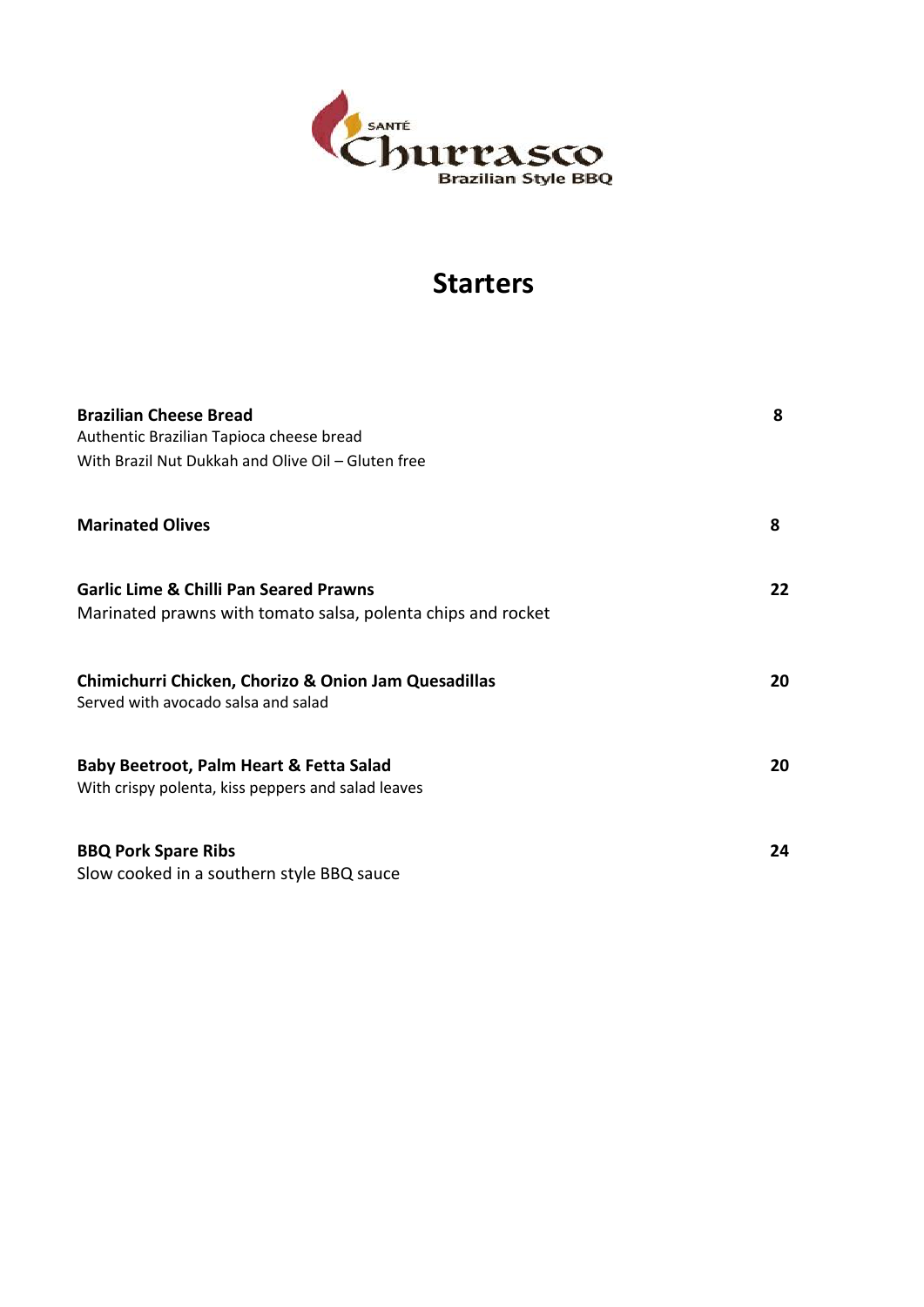

# **Mains**

| <b>Prawn and Snapper Moqueca</b> |  |                                                                                          |    |  |
|----------------------------------|--|------------------------------------------------------------------------------------------|----|--|
|                                  |  | Northern Brazil fish-based dish with coconut milk, tomato, capsicum, dende and coriander |    |  |
| Served with Brazilian rice       |  |                                                                                          |    |  |
|                                  |  | Wagyu Beef grain fed steak with port wine jus                                            |    |  |
|                                  |  | Served with potato onion croquette, garlic roast mushroom or salad and chips             |    |  |
|                                  |  | Eye fillet $220g$ marble score 4+                                                        | 46 |  |
| <b>Sirloin</b>                   |  | 320g marble score 5+                                                                     | 45 |  |
| Rump                             |  | 300g marble score 2+                                                                     | 40 |  |
|                                  |  | Sweet potato cumin mash, crumbled feta and roast red pepper jus                          |    |  |
|                                  |  | <b>Trio of Vegetarian Empanadas</b>                                                      | 36 |  |
| Served with house sides          |  |                                                                                          |    |  |
|                                  |  | Cheese, Shallot & Semi Dry Tomato                                                        |    |  |
|                                  |  | Sweet Potato, Pumpkin & Cumin                                                            |    |  |
| Corn & Roast capsicum            |  |                                                                                          |    |  |
|                                  |  |                                                                                          |    |  |
|                                  |  | <b>BBQ pork spare ribs full rack</b>                                                     | 42 |  |
|                                  |  | Slow cooked in southern style BBQ sauce with house salad & chips                         |    |  |

# **Main Salads**

| Freshly grilled Chicken & Bacon Caesar salad<br>Cos lettuce, parmesan, poached egg, anchovy, Caesars dressing                        | 28 |
|--------------------------------------------------------------------------------------------------------------------------------------|----|
| Whole roasted Lamb rump with Gaucho salad<br>Tomato, cucumber, red onion, sheep fetta, olives, kiss peppers, white balsamic dressing | 36 |